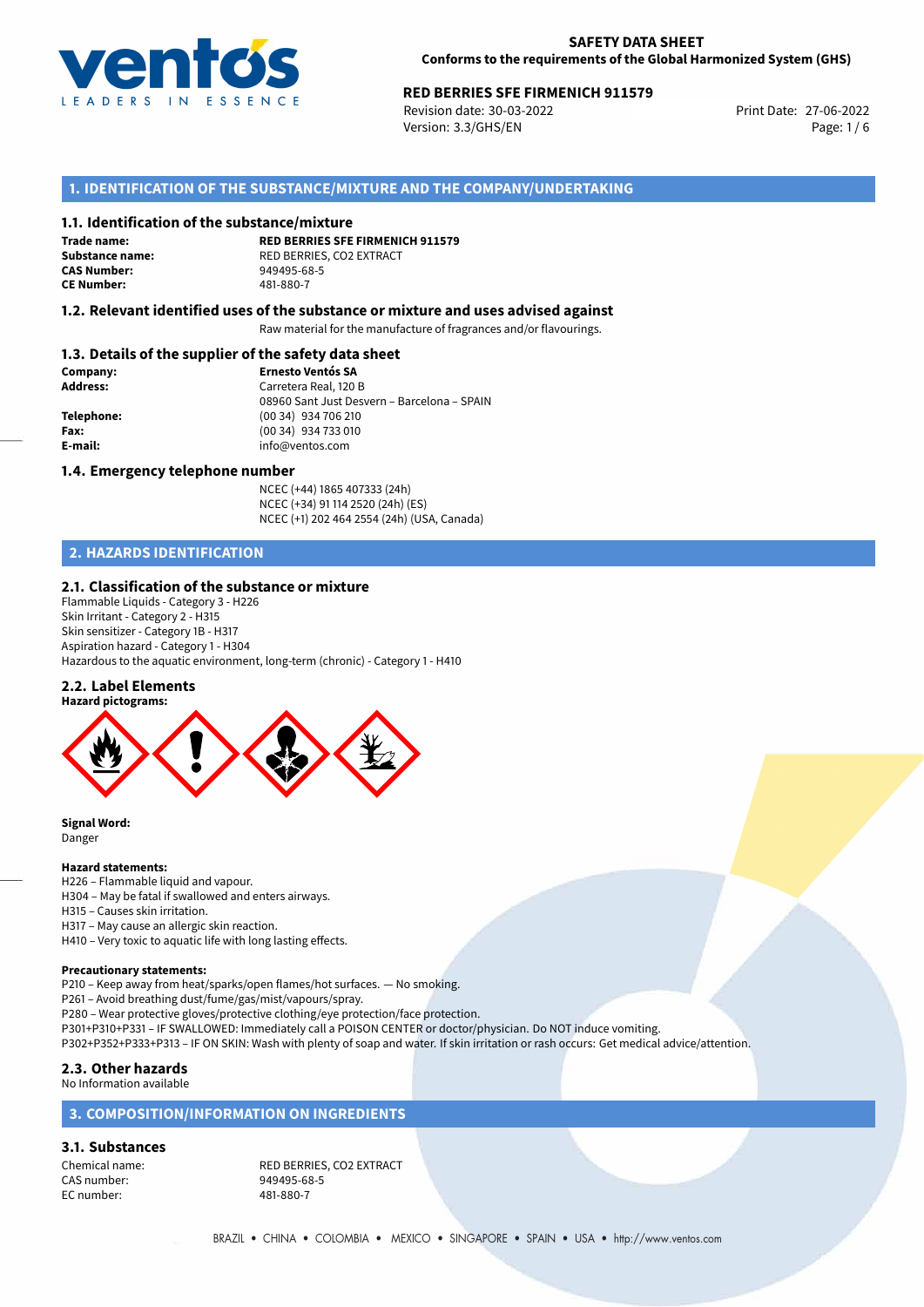

**RED BERRIES SFE FIRMENICH 911579**<br>
Revision date: 30-03-2022<br>
Version: 3.3/GHS/EN Page: 2/6 Revision date: 30-03-2022 Version: 3.3/GHS/EN

### **Hazardous constituents:**

| <b>Chemical Name</b> | % (w/w)           | <b>CAS No</b><br><b>EC No</b> | <b>Classification according to GHS</b>                                                                                                                                                                                                                                                                                                                                                                                      |  |
|----------------------|-------------------|-------------------------------|-----------------------------------------------------------------------------------------------------------------------------------------------------------------------------------------------------------------------------------------------------------------------------------------------------------------------------------------------------------------------------------------------------------------------------|--|
| DELTA-3-CARENE       | $>10$ ; < 25      | 13466-78-9<br>236-719-3       | Flammable Liquids - Category 3 - H226<br>Acute Toxicity - Category 4 (inhalation) - H332<br>Acute Toxicity - Category 5 (oral) - H303<br>Skin Irritant - Category 2 - H315<br>Skin sensitizer - Category 1 - H317<br>Aspiration hazard - Category 1 - H304<br>Hazardous to the aquatic environment, short-term (acute) - Category 2 - H401<br>Hazardous to the aquatic environment, long-term (chronic) - Category 2 - H411 |  |
| ALPHA-PINENE         | $>10$ ; $<$ 25    | $80 - 56 - 8$<br>201-291-9    | Flammable Liquids - Category 3 - H226<br>Acute Toxicity - Category 4 (oral) - H302<br>Skin Irritant - Category 2 - H315<br>Skin sensitizer - Category 1B - H317<br>Aspiration hazard - Category 1 - H304<br>Hazardous to the aquatic environment, short-term (acute) - Category 1 - H400<br>Hazardous to the aquatic environment, long-term (chronic) - Category 1 - H410                                                   |  |
| <b>LIMONENE</b>      | $>10$ ; $<$ 25    | 138-86-3<br>205-341-0         | Flammable Liquids - Category 3 - H226<br>Skin Irritant - Category 2 - H315<br>Skin sensitizer - Category 1B - H317<br>Aspiration hazard - Category 1 - H304<br>Hazardous to the aquatic environment, short-term (acute) - Category 1 - H400<br>Hazardous to the aquatic environment, long-term (chronic) - Category 3 - H412                                                                                                |  |
| <b>MYRCENE</b>       | $\geq$ 1; <10     | 123-35-3<br>204-622-5         | Flammable Liquids - Category 3 - H226<br>Skin Irritant - Category 2 - H315<br>Eye Irritant - Category 2A - H319<br>Aspiration hazard - Category 1 - H304<br>Hazardous to the aquatic environment, short-term (acute) - Category 1 - H400<br>Hazardous to the aquatic environment, long-term (chronic) - Category 2 - H411                                                                                                   |  |
| <b>BETA-PINENE</b>   | $\geq$ 1; <10     | 127-91-3<br>204-872-5         | Flammable Liquids - Category 3 - H226<br>Skin Irritant - Category 2 - H315<br>Skin sensitizer - Category 1B - H317<br>Aspiration hazard - Category 1 - H304<br>Hazardous to the aquatic environment, short-term (acute) - Category 1 - H400<br>Hazardous to the aquatic environment, long-term (chronic) - Category 1 - H410                                                                                                |  |
| PARA-CYMENE          | $\geq$ 1; <10     | 99-87-6<br>202-796-7          | Flammable Liquids - Category 3 - H226<br>Acute Toxicity - Category 3 (inhalation) - H331<br>Acute Toxicity - Category 5 (oral) - H303<br>Toxic to reproduction - Category 2 - H361<br>Aspiration hazard - Category 1 - H304<br>Hazardous to the aquatic environment, short-term (acute) - Category 2 - H401<br>Hazardous to the aquatic environment, long-term (chronic) - Category 2 - H411                                |  |
| BETA-CARYOPHYLLENE   | $\geq$ 1; <10     | $87 - 44 - 5$<br>201-746-1    | Skin sensitizer - Category 1B - H317<br>Aspiration hazard - Category 1 - H304                                                                                                                                                                                                                                                                                                                                               |  |
| TERPINOLENE          | $\geq$ 1; <10     | 586-62-9<br>209-578-0         | Flammable Liquids - Category 4 - H227<br>Acute Toxicity - Category 5 (oral) - H303<br>Skin Irritant - Category 3 - H316<br>Skin sensitizer - Category 1B - H317<br>Aspiration hazard - Category 1 - H304<br>Hazardous to the aquatic environment, short-term (acute) - Category 1 - H400<br>Hazardous to the aquatic environment, long-term (chronic) - Category 1 - H410                                                   |  |
| ALPHA-TERPINENE      | $>0.1$ ; $<$ 1    | 99-86-5<br>202-795-1          | Flammable Liquids - Category 3 - H226<br>Acute Toxicity - Category 4 (oral) - H302<br>Skin Irritant - Category 3 - H316<br>Skin sensitizer - Category 1 - H317<br>Aspiration hazard - Category 1 - H304<br>Hazardous to the aquatic environment, short-term (acute) - Category 2 - H401<br>Hazardous to the aquatic environment, long-term (chronic) - Category 2 - H411                                                    |  |
| LINALYL ACETATE      | $\geq$ 0.1; $<$ 1 | 115-95-7<br>204-116-4         | Flammable Liquids - Category 4 - H227<br>Skin Irritant - Category 2 - H315<br>Eye Irritant - Category 2B - H320<br>Skin sensitizer - Category 1 - H317<br>Hazardous to the aquatic environment, short-term (acute) - Category 3 - H402                                                                                                                                                                                      |  |

[See the full text of the hazard statements in section 16.](#page-5-0)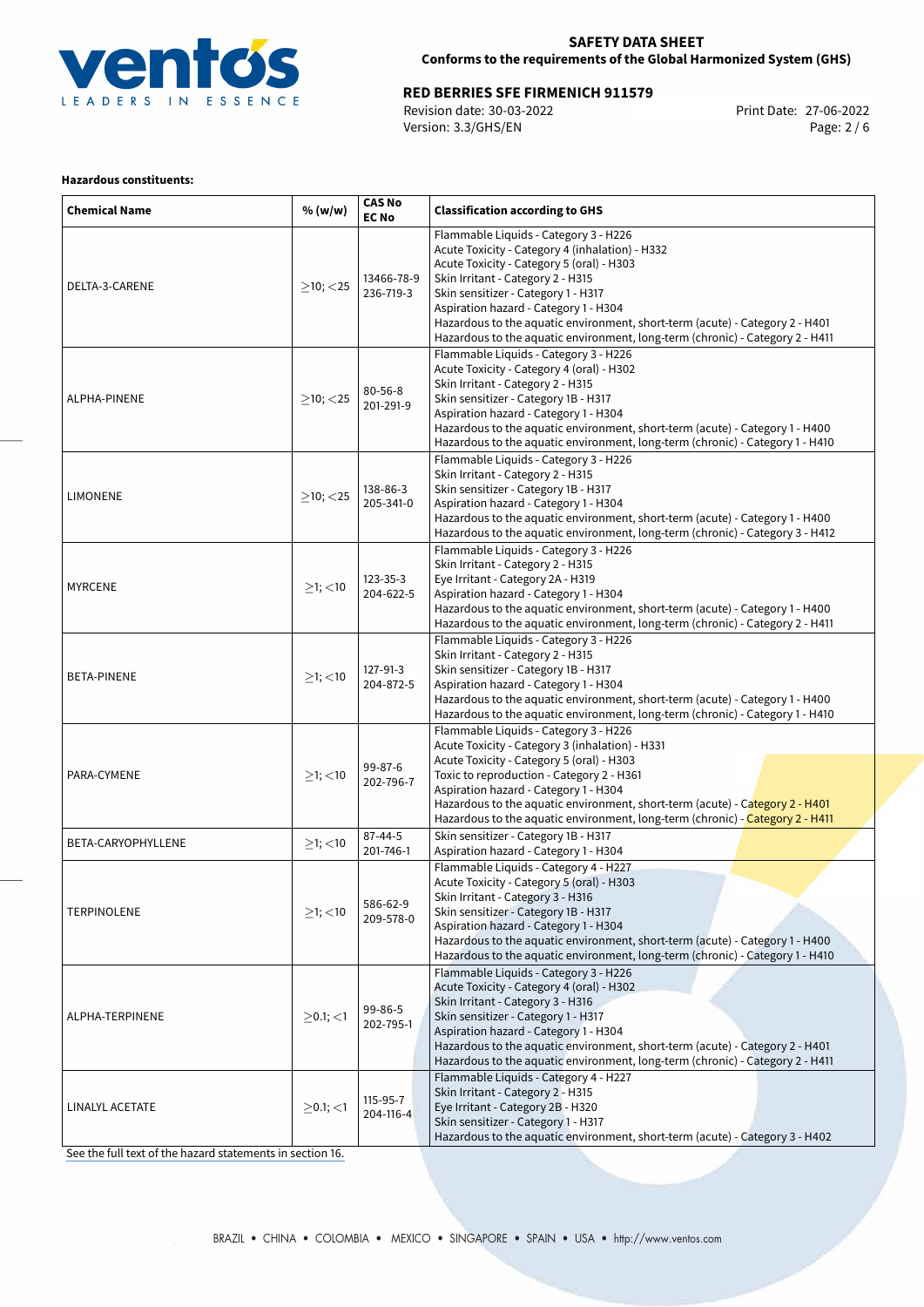

# **RED BERRIES SFE FIRMENICH 911579**<br>
Revision date: 30-03-2022<br> **Print Date: 27-06-2022**

Revision date: 30-03-2022 Version: 3.3/GHS/EN Page: 3 / 6

# **3.2. Mixtures**

Not applicable.

# **4. FIRST-AID MEASURES**

### **4.1. Description of necessary first aid measures**

| Ingestion:    | Rinse mouth with water.                                                                                               |
|---------------|-----------------------------------------------------------------------------------------------------------------------|
|               | Obtain medical advice.                                                                                                |
|               | Keep at rest. Do not induce vomiting.                                                                                 |
| Eye contact:  | In case of contact with eyes, rinse immediately with plenty of water for at least 15 minutes and seek medical advice. |
| Inhalation:   | Remove person to fresh air and keep at rest.                                                                          |
|               | Seek immediate medical advice.                                                                                        |
| Skin contact: | Take off immediately all contaminated clothing.                                                                       |
|               | Thoroughly wash affected skin with soap and water.                                                                    |
|               | Seek medical attention if symptoms persist.                                                                           |
|               |                                                                                                                       |

# **4.2. Most important symptoms and effects, both acute and delayed**

No information available.

### **4.3. Indication of any immediate medical attention and special treatment needed**

No information available.

### **5. FIRE-FIGHTING MEASURES**

### **5.1. Extinguishing Media**

Water spray, carbon dioxide, dry chemical powder or appropriate foam. For safety reasons do not use full water jet.

### **5.2. Special hazards arising from the substance or mixture**

Known or Anticipated Hazardous Products of Combustion: Emits toxic fumes under fire conditions.

### **5.3. Advice for firefighters**

High temperatures can lead to high pressures inside closed containers. Avoid inhalation of vapors that are created. Use appropriate respiratory protection. Do not allow spillage of fire to be poured into drains or watercourses. Wear self-contained breathing apparatus and protective clothing.

### **6. ACCIDENTAL RELEASE MEASURES**

### **6.1. Personal precautions, protective equipment and emergency procedures**

Evacuate surronding areas. Ensure adequate ventilation. Keep unnecessary and unprotected personnel from entering. Do not breathe vapor/spray. Avoid contact with skin and eyes. Information regarding personal protective measures: see section 8.

### **6.2. Environmental precautions**

To avoid possible contamination of the environment, do not discharge into any drains, surface waters or groundwaters.

### **6.3. Methods and materials for containment and cleaning up**

Cover with an inert, inorganic, non-combustible absorbent material (e.g. dry-lime, sand, soda ash). Place in covered containers using non-sparking tools and transport outdoors. Avoid open flames or sources of ignition (e.g. pilot lights on gas hot water heater). Ventilate area and wash spill site after material pickup is complete.

### **6.4. Reference to other sections**

Information regarding exposure controls, personal protection and disposal considerations can be found in sections 8 and 13.

### **7. HANDLING AND STORAGE**

### **7.1. Precautions for safe handling**

Do not store or handle this material near food or drinking water. Do not smoke. Avoid contact with the eyes, skin and clothing. Wear protective clothing and use glasses. Observe the rules of safety and hygiene at work. Keep in the original container or an alternative made from a compatible material.

# **7.2. Conditions for safe storage, including any incompatibilities**

Store in tightly closed and preferably full containers in a cool, dry and ventilated area, protected from light. Keep away from sources of ignition (e.g. hot surfaces, sparks, flame and static discharges). Keep away from incompatible materials (see section 10).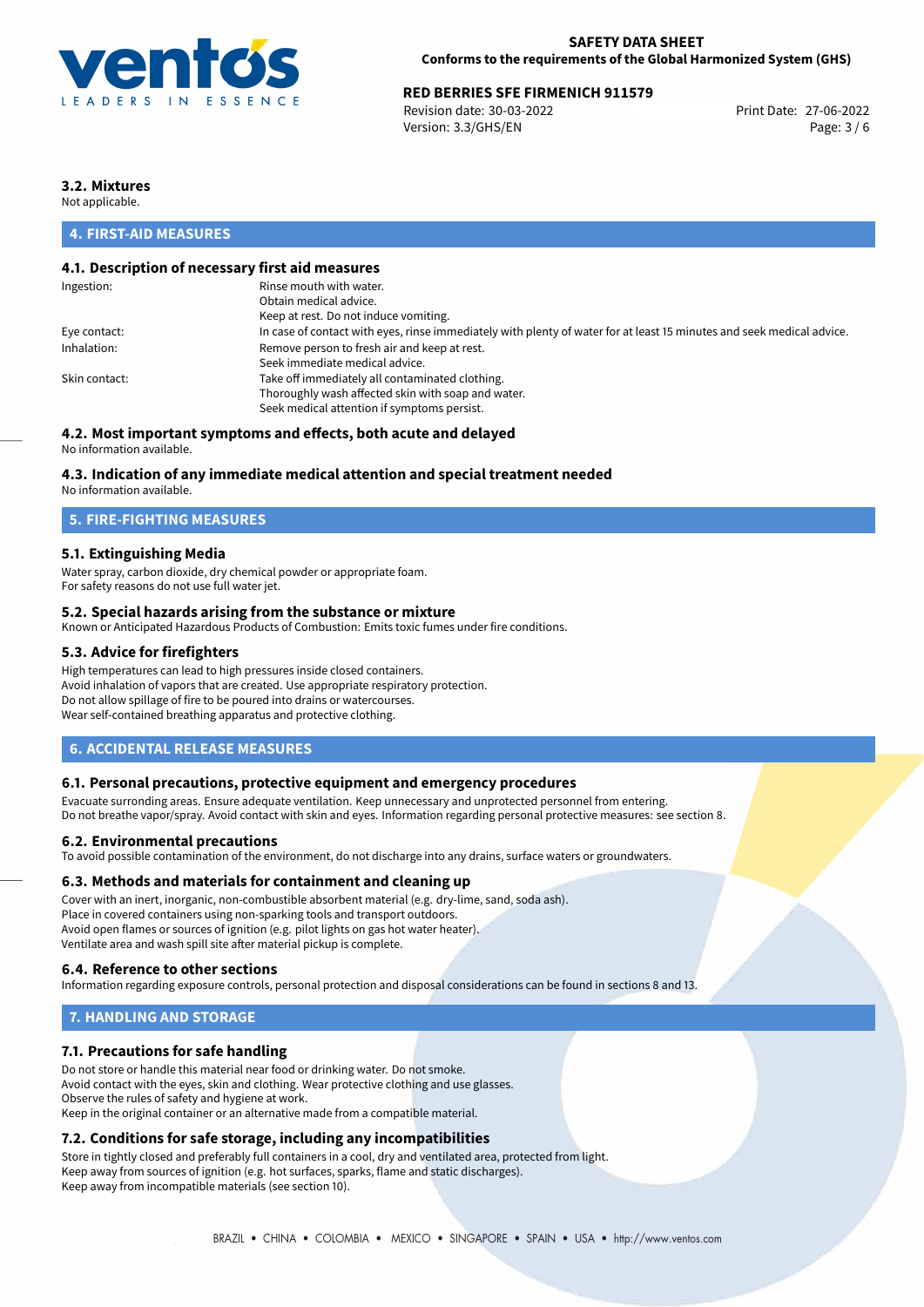

# **RED BERRIES SFE FIRMENICH 911579**<br>Revision date: 30-03-2022 **Revision date: 37-06-2022**

Revision date: 30-03-2022 Version: 3.3/GHS/EN Page: 4 / 6

# **7.3. Specific end use(s)**

No information available.

# **8. EXPOSURE CONTROLS AND PERSONAL PROTECTION**

### **8.1. Control parameters**

Components with occupational exposure limits:

| <b>Chemical Name</b> | <b>CAS No</b> | Norm.         | 8 hr.  |     |                   | 15 min. |     |          |
|----------------------|---------------|---------------|--------|-----|-------------------|---------|-----|----------|
|                      |               |               |        | ppm | mg/m <sup>3</sup> |         | ppm | $mg/m^3$ |
| ALPHA-PINENE         | $80 - 56 - 8$ | ' ES (España) | VLA-ED | 20  | 113               | VLA-EC  |     |          |
| l DELTA-3-CARENE     | 13466-78-9    | ES (España)   | VLA-ED | 20  | 113               | VLA-EC  |     |          |
| <b>BETA-PINENE</b>   | 127-91-3      | ES (España)   | VLA-ED | 20  | 113               | VLA-EC  |     |          |

### **8.2. Exposure controls**

Measures should be taken to prevent materials from being splashed into the body. Provide adequate ventilation, according to the conditions of use. Use a mechanical exhaust if required.

### **8.3. Individual protection measures, such as personal protective equipment**

| Eye/Face protection:             | Chemical safety goggles are recommended. Wash contaminated goggles before reuse.                                                            |
|----------------------------------|---------------------------------------------------------------------------------------------------------------------------------------------|
| Hand Protection:                 | Chemical-resistant gloves are recommended. Wash contaminated gloves before reuse.                                                           |
| Body protection:                 | Personal protective equipment for the body should be selected based on the task being performed and the risks<br>involved.                  |
| Respiratory Protection:          | In case of insufficient ventilation, use suitable respiratory equipment.                                                                    |
| Environmental exposure controls: | Emissions from ventilation or process equipment should be checked to ensure they comply with environmental<br>protection legislation.       |
|                                  | In some cases, filters or engineering modifications to the process equipment will be necessary to reduce emissions to<br>acceptable levels. |

# **9. PHYSICAL AND CHEMICAL PROPERTIES**

# **9.1. Information on basic physical and chemical properties**

| siii midrimaadii dii basic pirjsicat and chemicat properates |                           |  |
|--------------------------------------------------------------|---------------------------|--|
| Appearance:                                                  | Liquid                    |  |
| Colour:                                                      | Conforms to standard      |  |
| Odour:                                                       | Conforms to standard      |  |
| Odour theshold:                                              | Not determined            |  |
| pH:                                                          | Not determined            |  |
| Melting point/freezing point:                                | Not determined            |  |
| Boling point/boiling range (°C):                             | >100                      |  |
| Flash point:                                                 | $54^{\circ}$ C            |  |
| Evaporation rate:                                            | Not determined            |  |
| Flammability:                                                | Not determined            |  |
| Lower flammability/Explosive limit:                          | Not determined            |  |
| Upper flammability/Explosive limit:                          | Not determined            |  |
| Vapour pressure:                                             | Not determined            |  |
| Vapour Density:                                              | Not determined            |  |
| Density:                                                     | $0,863-0,883$ g/mL (20°C) |  |
| Relative density:                                            | $0,863 - 0,883$ (20°C)    |  |
| Water solubility:                                            | <b>INSOLUBLE IN WATER</b> |  |
| Solubility in other solvents:                                | SOLUBLE IN ETHANOL        |  |
| Partition coefficient n-octanol/water:                       | Not determined            |  |
| Auto-ignition temperature:                                   | Not determined            |  |
| Decomposition temperature:                                   | Not determined            |  |
| Viscosity, dynamic:                                          | Not determined            |  |
| Viscosity, kinematic:                                        | Not determined            |  |
| Explosive properties:                                        | Not determined            |  |
| Oxidising properties:                                        | <b>NONE EXPECTED</b>      |  |
|                                                              |                           |  |

# **10. STABILITY AND REACTIVITY**

#### **10.1. Reactivity**

No hazardous reactions if stored and handled as prescribed/indicated.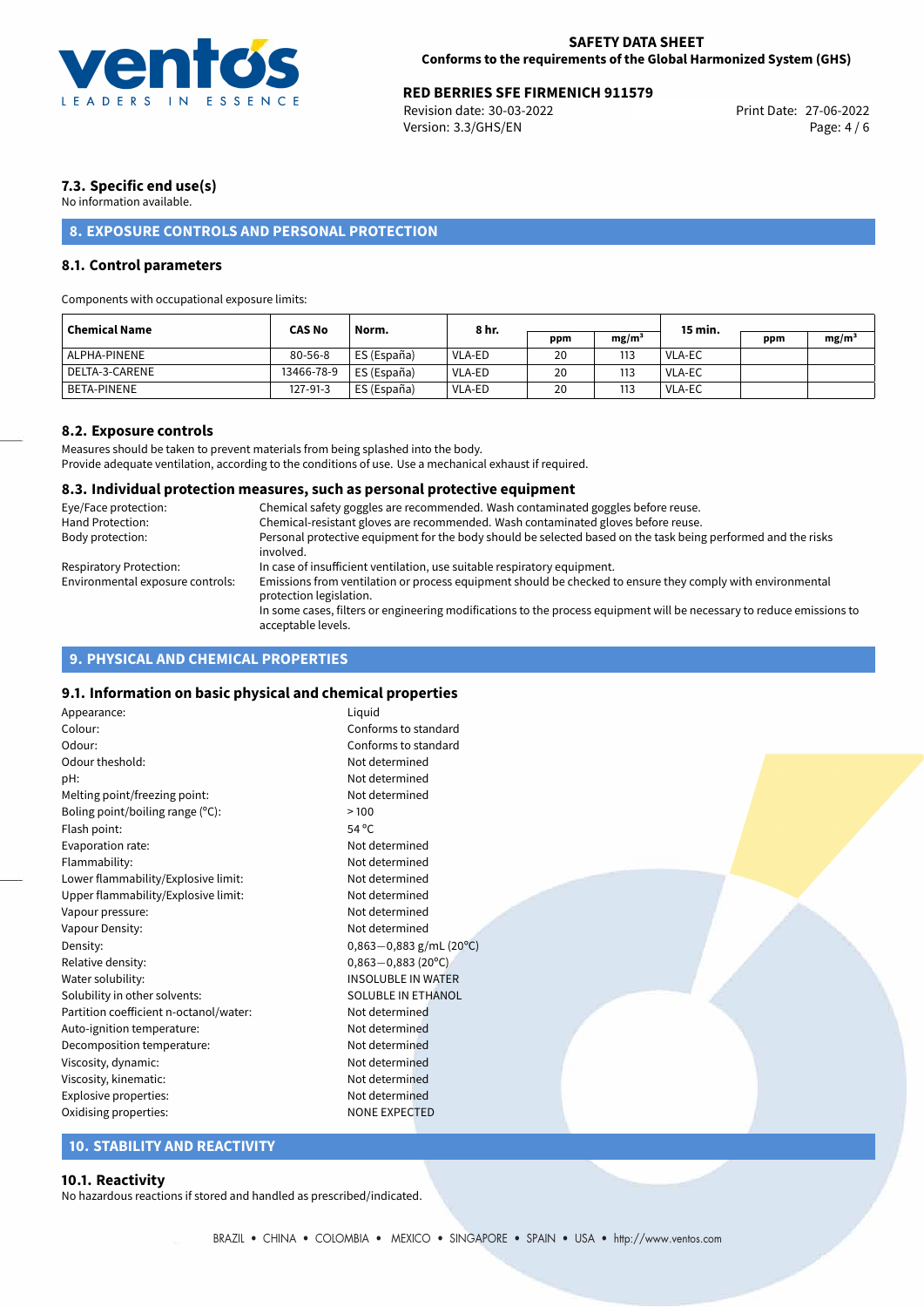

# **RED BERRIES SFE FIRMENICH 911579**<br>
Revision date: 30-03-2022<br>
Print Date: 27-06-2022

Revision date: 30-03-2022 Version: 3.3/GHS/EN Page: 5 / 6

### **10.2. Chemical stability**

The product is stable if stored and handled as prescribed/indicated.

### **10.3. Possibility of hazardous reactions**

No hazardous reactions if stored and handled as prescribed/indicated.

#### **10.4. Conditions to Avoid**

Conditions to Avoid: Excessive heat, flame or other ignition sources.

### **10.5. Incompatible materials**

Avoid contact with strong acids and bases and oxidizing agents.

### **10.6. Hazardous decomposition products**

During combustion may form carbon monoxide and unidentified organic compounds.

# **11. TOXICOLOGICAL INFORMATION**

| <b>Acute toxicity</b>                    | Based on the data available, the criteria for classification are not met. |
|------------------------------------------|---------------------------------------------------------------------------|
| <b>Skin corrosion/irritation</b>         | Causes skin irritation.                                                   |
| Serious eye damage/irritation            | Based on the data available, the criteria for classification are not met. |
| <b>Respiratory or skin sensitisation</b> | May cause an allergic skin reaction.                                      |
| <b>Germ cell mutagenicity</b>            | Based on the data available, the criteria for classification are not met. |
| Carcinogenicity                          | Based on the data available, the criteria for classification are not met. |
| <b>Reproductive toxicity</b>             | Based on the data available, the criteria for classification are not met. |
| <b>STOT-single exposure</b>              | Based on the data available, the criteria for classification are not met. |
| <b>STOT-repeated exposure</b>            | Based on the data available, the criteria for classification are not met. |
| <b>Aspiration hazard</b>                 | May be fatal if swallowed and enters airways.                             |

# **12. ECOLOGICAL INFORMATION**

# **12.1. Toxicity**

**Assessment:** Very toxic to aquatic life with long lasting effects. **Experimental/calculated data:** No information available.

### **12.2. Degradability**

No information available.

# **12.3. Bioaccumulative potential**

No information available. **12.4. Soil mobility**

# No information available.

### **12.5. Other adverse effects**

See also sections 6, 7, 13 and 15 Do not allow to get into waste water or waterways.

### **13. DISPOSAL CONSIDERATIONS**

### **13.1. Waste treatment methods**

Dispose of in accordance with national and local environmental regulations.

# **14. TRANSPORT INFORMATION**

|                                  | <b>ADR/RID/ADN</b>         | <b>IMDG</b>                | <b>IATA-ICAO</b>           |
|----------------------------------|----------------------------|----------------------------|----------------------------|
| 14.1. UN Number                  | <b>UN1169</b>              | <b>UN1169</b>              | <b>UN1169</b>              |
| 14.2. UN Proper Shipping Name    | EXTRACTS, AROMATIC, LIQUID | EXTRACTS, AROMATIC, LIQUID | EXTRACTS, AROMATIC, LIQUID |
|                                  |                            | (DELTA-3-CARENE,LIMONENE)  |                            |
| 14.3. Transport Hazard Class(es) |                            |                            |                            |
| 14.4. Packing Group              |                            | $\mathbf{III}$             | Ш                          |
| 14.5. Environmental hazards      | Yes                        | Yes                        | Yes                        |
| <b>Additional information</b>    |                            |                            |                            |